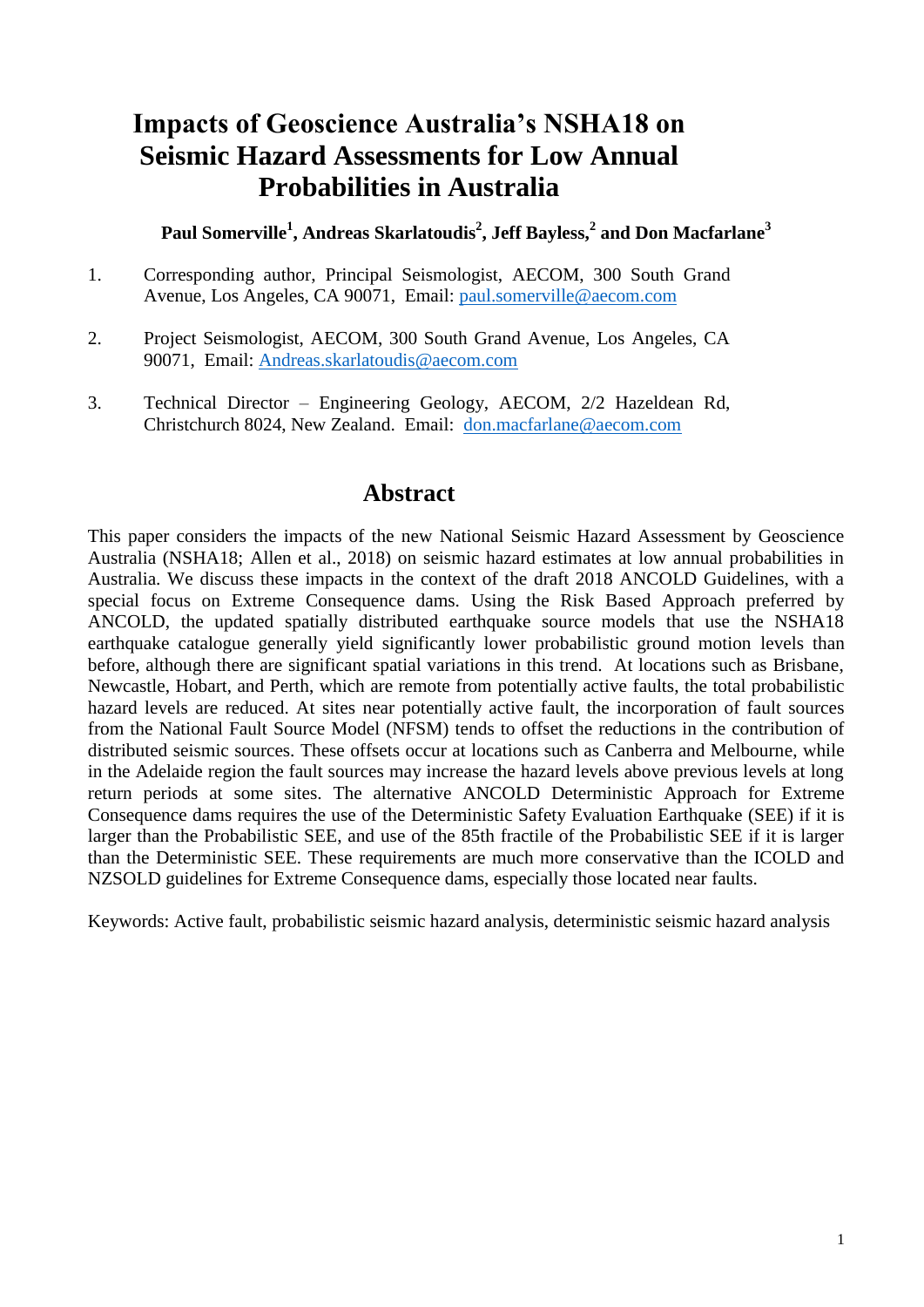## **INTRODUCTION**

This paper considers the impacts of the new National Seismic Hazard Assessment by Geoscience Australia (NSHA18; Allen et al., 2018) for seismic hazard estimates at low annual probabilities in Australia. We discuss these impacts in the context of the draft 2018 ANCOLD Guidelines (ANCOLD is the Australian National Committee on Large Dams), with a special focus on Extreme Consequence dams.

## **NATIONAL SEISMIC HAZARD ASSESSMENT BY GEOSCIENCE AUSTRALIA (NSHA18)**

The NSHA18 project has revised the Australian earthquake catalogue by making corrections to measurements of local magnitude  $(M<sub>L</sub>)$ , and by conversion of the  $M<sub>L</sub>$  values to moment magnitude  $M_{w}$  (Allen et al, 2017; 2018). The result of this revision has been to approximately halve the frequency of occurrence of earthquakes of a given magnitude in Australia (Allen et al, 2017; 2018). NSHA18 has also generated a National Fault Source Model (NFSM) that provides estimates of slip rates of potentially active faults. These slip rates are now available for a larger number of faults than before (Clark et al. (2011, 2012), and in some cases slip rates have changed. Earthquake frequencies for fault sources are estimated using fault slip rates, not historical earthquakes, so the changes to the earthquake magnitudes do not affect the modelling of fault sources. Consequently, fault sources generally contribute more to the total hazard than before.

The NSHA18 makes it straightforward to use multiple distributed source models from NSHA18 together with the fault sources in the NFSM. ANCOLD (2018) prescribes the use of multiple earthquake source models to address epistemic uncertainty, which yields a suite of alternative seismic hazard curves. The 85<sup>th</sup> fractile of these hazard curves is used to define the Probabilistic Seismic Evaluation Earthquake (SEE) ground motions for Extreme Consequence dams, as described below.

Generally speaking, we find that updated spatially distributed earthquake source models that use the NSHA18 earthquake catalogue yield significantly lower ground motion levels than before, although there are significant spatial variations in this trend. At locations such as Brisbane, Newcastle, Hobart, and Perth, which are remote from faults, the total hazard levels are reduced. At near fault sites, the incorporation of fault sources from the NFSM tends to offset the reductions in the contribution of distributed seismic sources. These offsets occur at locations such as Canberra and Melbourne, while in the Adelaide region the fault sources may increase the hazard levels above previous levels at long return periods at some sites.

#### **ASSESSMENT OF POTENTIALLY ACTIVE FAULTS FOLLOWING ANCOLD (2018)**

ANCOLD (2018) specifies that "active faults (with movement in the last 11,000 to 35,000 years) and neotectonic faults (with movement in the current crustal stress regime, in the past 5 to 10 million years) which could significantly contribute to the ground motion for the dam should be identified, and be accounted for in the seismic hazard assessment."

An Australia-wide assessment of potential active faulting based on neotectonics data was made by Clark et al (2012). They analysed a catalogue of 333 neotectonic features, 47 of which are associated with named fault scarps. The data were derived from analysis of Digital Elevation Models (DEMs), aerial photos, satellite imagery, geological maps and consultation with state survey geologists and a range of other earth scientists. A neotectonic fault is defined as one that has hosted measurable displacement in the current crustal stress regime (Machete, 2000), i.e. within the last 5-10 Ma in Australia (Sandiford et al., 2004) but is not necessarily an active fault. Verifying these features as active faults (or not) is an ongoing process. The updated NFSM in NSHA18 varies in completeness because sampling is biased by the available databases, the extent of unconsolidated sedimentary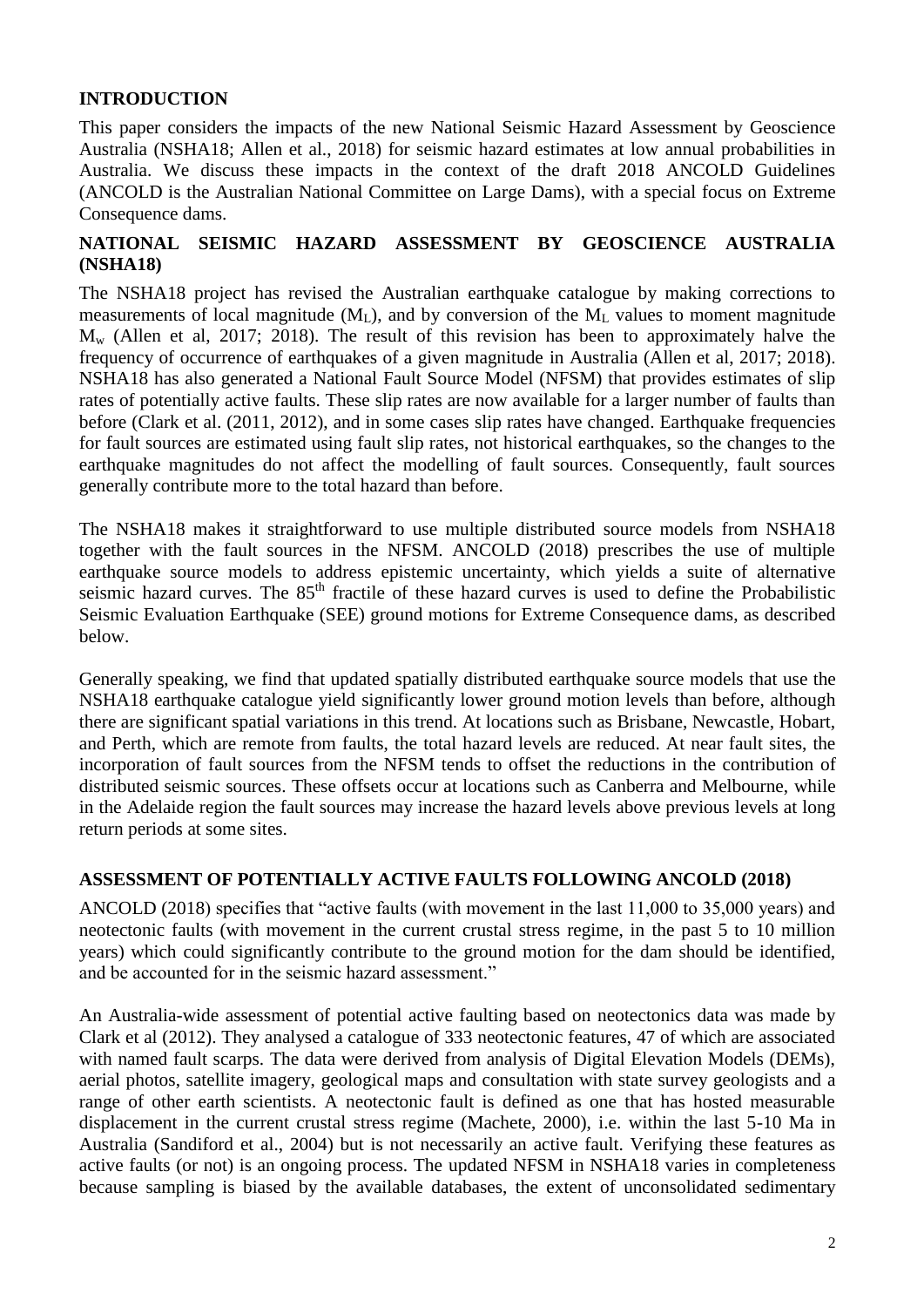cover, and the relative rates of landscape and tectonic processes. Clark et al. (2012) assessed their confidence that each feature in their data base is a neotectonic feature, using the rankings of A: Definite; B: Probable and C: Possible. The distribution of numbers of features in each category is 17%, 32% and 51% respectively. Conditions under which identified faults contribute significantly to seismic hazard in Australia were reviewed by Somerville (2016a) and Somerville et al. (2017).

#### **ANCOLD DETERMINISTIC ASSESSMENT AND RISK ASSESSMENT METHODS**

ANCOLD (2018) describes two alternative methods of assessment: a Risk Assessment where the mean probabilistic estimates of ground motion levels are used, and a Deterministic Assessment requiring estimation of a Safety Evaluation Earthquake (SEE), for safety reviews or for design purposes. ANCOLD (2018) prefers use of the Risk Assessment approach. In the Risk Assessment, the hazard curve (describing the hazard level by the annual probability of exceedance as a function of ground motion level) is convolved with the fragility curve of the dam (describing the probability or level of damage as a function of the ground motion level). The contributions of fault sources and distributed earthquake sources are both treated in a probabilistic manner, and are combined to obtain an estimate of the total hazard. The relative contribution of the fault sources at most sites increases because they are unaffected by the reduction earthquake magnitudes in the earthquake catalogue, whereas the contributions of the distributed earthquake sources are reduced at most sites due to the reduction in earthquake magnitudes. Use of ANCOLD (2018) is not expected to have a major impact on Risk Assessments, which use mean estimates of the hazard for all return periods. The same holds true for deterministic assessments for consequence levels below Extreme, because the ground motions are controlled by probabilistic hazard estimates. The use of the NSHA18 earthquake catalogue is expected to reduce the hazard estimates at most sites at all probability levels.

However, in the Deterministic Assessment for Extreme Consequence dams, use is made of both probabilistic and deterministic seismic hazard assessments. The use in ANCOLD (2018) of the term "Deterministic Assessment" in this context has created ambiguity, because in the practice of seismic hazard analysis, a deterministic assessment (Baker, 2013) denotes a scenario-based approach that develops a response spectrum from a single earthquake scenario having a maximum magnitude and closest distance to the site, ignoring its frequency of occurrence. This is in contrast with a probabilistic assessment (Baker, 2013), which considers contributions to the hazard at the site from earthquakes of all magnitudes from all potential earthquake sources including their frequency of occurrence. An ANCOLD (2018) Deterministic Assessment of the SEE uses either the MCE, which is derived from a deterministic assessment (scenario-based approach), or the 1 in 10,000 Annual Exceedance Probability (AEP) hazard derived from a probabilistic assessment, whichever is larger. In this paper, we denote these two versions of a "Deterministic Assessment" as the "Probabilistic SEE" and the "Deterministic SEE" to avoid ambiguity. These two alternative approaches are both used in an ANCOLD (2018) "Deterministic Assessment."

#### **ANCOLD DETERMINISTIC ASSESSMENTS OF EXTREME CONSEQUENCE DAMS**

ANCOLD (2018) specifies that, for Extreme Consequence dams, "the Safety Evaluation Earthquake (SEE) is defined by the greater of the ground motions from the median MCE on known active faults or the  $85<sup>th</sup>$  fractile of the probabilistic ground motion having a 1 in 10,000 AEP." This guideline requires the use of larger SEE ground motions than before for both methods used to develop the SEE, for the reasons shown in Figure 1 and explained next.

If the Extreme Consequence dam site is sufficiently distant from identified potentially active faults, the deterministic Maximum Credible Earthquake (MCE) which we call the Deterministic SEE, will be lower than the Probabilistic SEE. Then the SEE spectrum will be represented by the 85<sup>th</sup> fractile of the 10,000 year return period uniform hazard probabilistic spectrum. (Such a spectrum is illustrated on the left side of Figure 1 for the case of a near-fault site). Previously, the median ground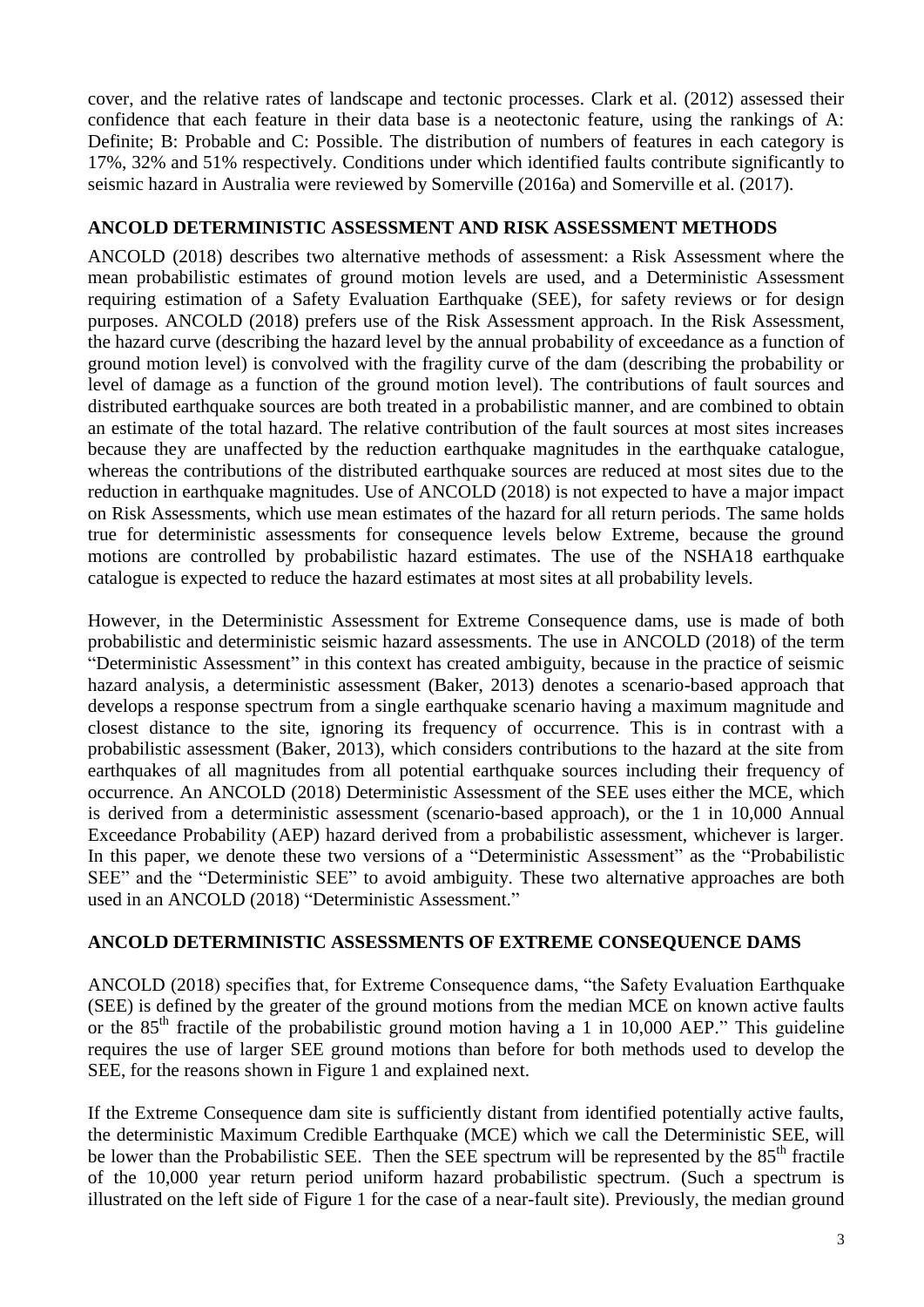motion level (50<sup>th</sup> fractile) of that spectrum was used. This increase in the Probabilistic SEE level may not be entirely offset by the reductions that come from the revised NSHA18 earthquake catalogue.

If the Extreme Consequence dam site is sufficiently close to identified potentially active faults (Somerville et al., 2013; Somerville, 2016a), the Deterministic MCE (the deterministic SEE) will exceed the Probabilistic SEE (i.e.  $85<sup>th</sup>$  fractile of the probabilistic 10,000 year average return period (ARP) ground motion), as illustrated on the right side of Figure 1. Ironically, because of the significant net reduction in the Probabilistic SEE noted above, there is an increased likelihood that the Deterministic MCE (SEE) will be larger than the Probabilistic SEE and will therefore control the SEE, and significantly exceed the present SEE level at near fault dam sites. We expect that the Deterministic SEE will correspond to return periods much longer than 10,000 years (Somerville, 2016b), as indicated on the right side of Figure 1, where it approximately corresponds to a return period of 100,000 years. This increase will not be offset by the changes in earthquake occurrence rates in the NSHA18 earthquake catalogue because the Deterministic approach is based on potential faults and ignores earthquake occurrence rates. Unless offset by the revision of the magnitudes in the earthquake catalogue, it is expected that new Deterministic SEE ground motion levels will exceed current values at many near fault dam sites. Much more careful faulting hazard assessments, potentially including field assessments of fault activity, may be warranted if the Deterministic Assessment is used because of the potentially large impact of identified faults on the Deterministic SEE, as illustrated on the right side of Figure 1.



*Figure 1. Left: Median and 85th fractile of the Probabilistic SEE response spectrum (for 10,000 year ARP) at a near fault site. Right: Comparison of probabilistic and deterministic (DSHA) response spectra at the near fault site. The solid black line is the median deterministic response spectrum, which is not formally specified in ANCOLD (2018) but in practice is used, and constitutes the MCE and Deterministic SEE, and the dashed black line shows the 84th percentile of the deterministic response spectrum, as specified for use in ICOLD (2016) and NZSOLD (2015).* 

The 85th fractile of the Probabilistic SEE spectrum (left panel of Figure 1) represents the *epistemic uncertainty* in the true value ("best estimate") of the Probabilistic SEE; there is only a 15% chance that the true value lies above the  $85<sup>th</sup>$  fractile. The  $84<sup>th</sup>$  percentile of the Deterministic SEE (right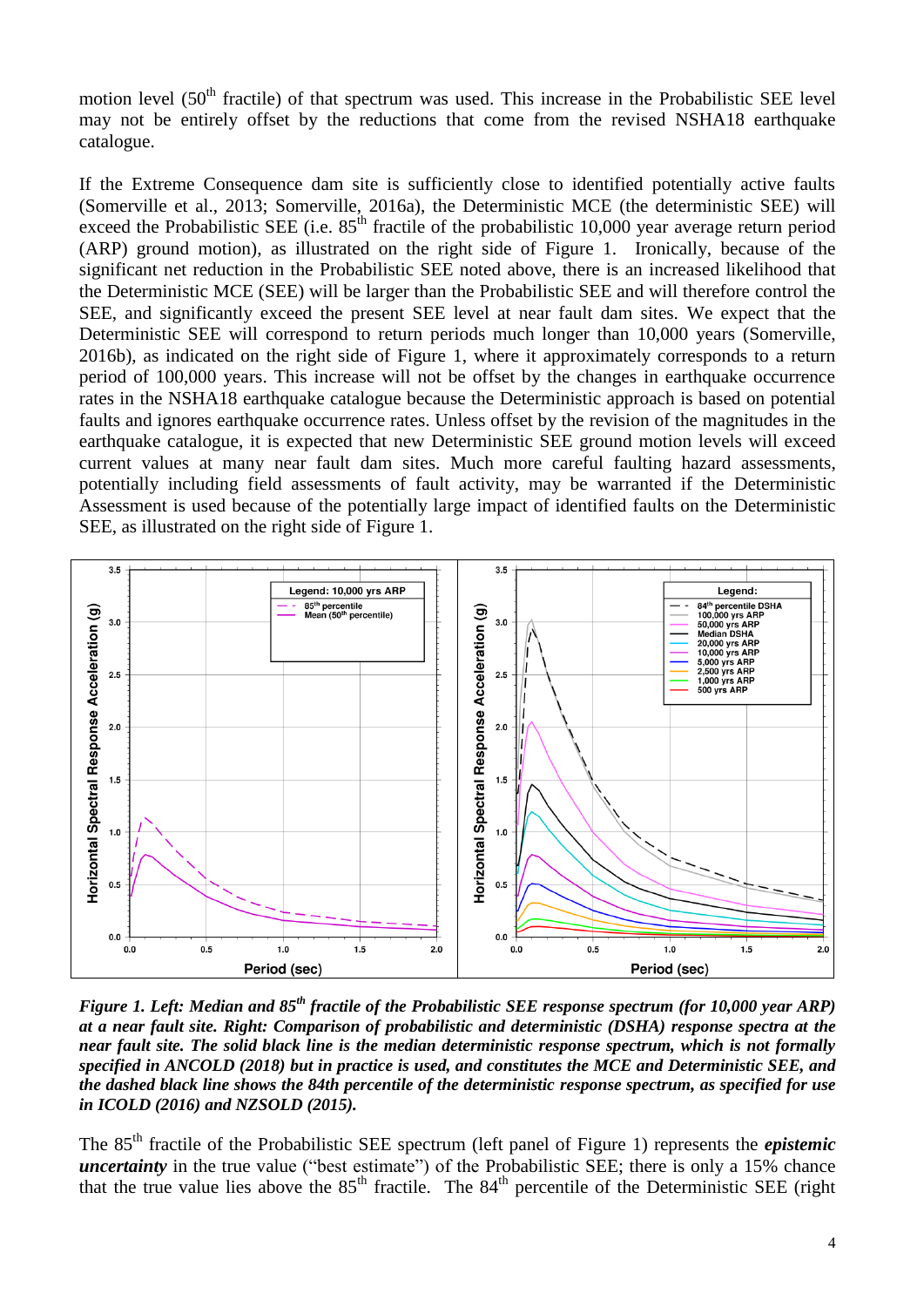panel of Figure 1) represents the *aleatory (random) variability* in the response spectral acceleration for the scenario earthquake that defines the MCE and the Deterministic SEE. In any given occurrence of the MCE earthquake, there is only a 16% chance that the actual response spectral acceleration at each ground motion period will randomly exceed the 84<sup>th</sup> percentile ("near worst case") level in that realisation of the MCE.

#### **COMPARISON OF ANCOLD (2018) WITH ICOLD (2016) AND NZSOLD (2015) APPROACHES TO THE SEE FOR DETERMINISTIC ASSESSMENTS OF EXTREME CONSEQUENCE DAMS**

ICOLD (2016) states that for Extreme Consequence dams, "the SEE ground motion parameters should be estimated at the  $84<sup>th</sup>$  percentile level if developed by a deterministic approach, and need not have a mean Annual Exceedance Probability (AEP) smaller than 1/10,000 if developed by a probabilistic approach." Deterministically derived MCE ground motions are defined by ICOLD (2016) as the "most severe ground motions" from the "largest reasonably conceivable earthquake magnitude that is considered possible along a recognized fault ... under the presently known or presumed tectonic framework". It further states that "Deterministically-evaluated earthquakes may be more appropriate in locations with relatively frequent earthquakes that occur on well-identified sources, for example near plate boundaries." As pointed out by Somerville (2016c), this implies that the SEE in Australia should be evaluated probabilistically because in Australia there are no "locations with relatively frequent earthquakes that occur on well-identified sources, for example near plate boundaries." The fact that only 17% of the neotectonic features identified by Clark et al. (2011, 2012) are considered by them to be definitely active reinforces this view. Further, NZSOLD  $(2015)$  states that the SEE is "the 84<sup>th</sup> percentile level for the Controlling Maximum Earthquake (equivalent to MCE in ANCOLD 2018) if developed by a deterministic approach, and need not exceed the 1 in 10,000 AEP ground motions developed by a probabilistic approach." If the SEE is developed by a probabilistic approach, ICOLD (2016) and NZSOLD (2015) do not specify the use of the 85<sup>th</sup> fractile, and it is assumed that they intend that the mean hazard level be used.

ANCOLD (2018) is thus much more conservative than the ICOLD and NZSOLD guidelines for Extreme Consequence dams, by requiring the use of the Deterministic MCE (Deterministic SEE) if it is larger than the Probabilistic SEE, and by requiring the 85<sup>th</sup> fractile of the Probabilistic SEE if it is larger than the Deterministic SEE, as illustrated in Figure 1. This requires careful consideration of which (if any) identified faults should be considered to be potentially active for the purpose of evaluation of the Deterministic SEE. This may prompt field investigations of potentially active faults to assess their recency of activity and hence whether they need to be considered in the deterministic approach to estimating the SEE. ANCOLD (2018) clearly states a preference for treating very large deterministic ground motions that have very low probability levels in a Risk Assessment, which is probabilistically based, and is more compatible with the probabilistic approach following ICOLD (2016) and NZSOLD (2015) practices, and Somerville (2016c).

#### **CONCLUSIONS**

We have examined the implications of the new NSHA18 (Allen et al., 2018) on seismic hazard estimates at low annual probabilities in Australia, and assessed this impact in the context of the draft 2018 ANCOLD Guidelines, with a special focus on Extreme Consequence dams. Using the Risk Based Approach preferred by ANCOLD, the updated spatially distributed earthquake source models that use the NSHA18 earthquake catalogue generally yield significantly lower probabilistic ground motion levels than before, although there are significant spatial variations in this trend. At locations such as Brisbane, Newcastle, Hobart, and Perth, which are remote from faults, the total probabilistic hazard levels are reduced. At near fault sites, the incorporation of fault sources from the NFSM tends to offset the reductions in the contribution of distributed seismic sources. These offsets occur at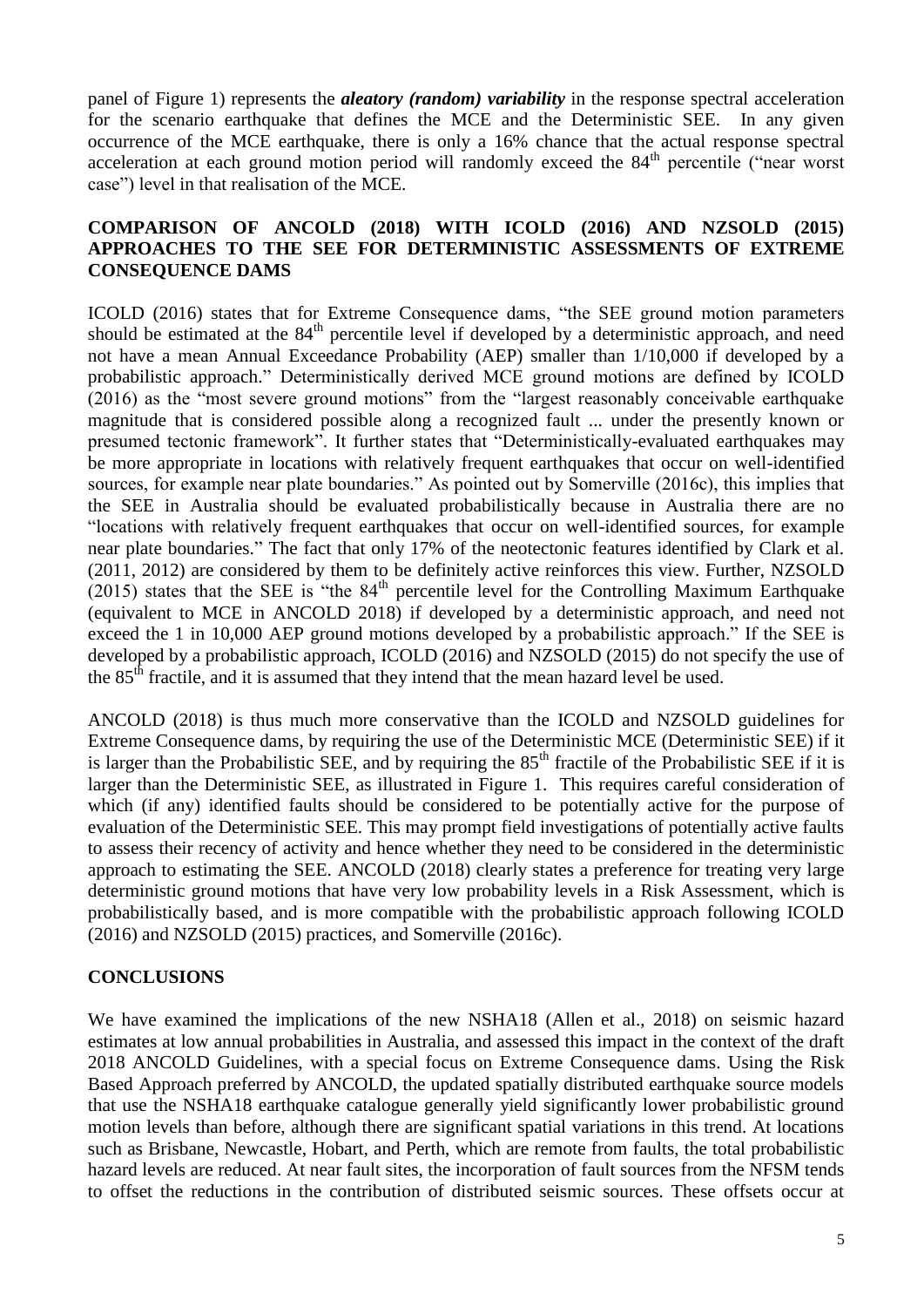locations such as Canberra and Melbourne, while in the Adelaide region the fault sources may increase the hazard levels above previous levels at long return periods at some sites.

The alternative ANCOLD Deterministic Approach for Extreme Consequence dams requires the use of the Deterministic Safety Evaluation Earthquake (SEE) if it is larger than the Probabilistic SEE, and use of the 85th fractile of the Probabilistic SEE if it is larger than the Deterministic SEE. At Extreme Consequence dam sites that are sufficiently distant from potentially active faults such that the Probabilistic SEE exceeds the Deterministic MCE (Deterministic SEE), ANCOLD (2018) increases the seismic hazard levels due to the newly introduced use of the 85<sup>th</sup> fractile of the probabilistic hazard for 10,000 year ARP. However, this increase may be outweighed by the decreases caused by changes in the earthquake magnitudes, resulting in a net reduction in ground motion levels at most rock sites in Australia that are not near faults.

However, by using the larger of the deterministic or probabilistic approach to establishing the SEE following ANCOLD (2018), the deterministic Maximum Credible Earthquake (MCE) for Extreme Consequence dams that are sufficiently close to identified faults will exceed the Probabilistic SEE. Ironically, because of the significant net reduction in the Probabilistic SEE noted above, there is an increased likelihood that the Deterministic MCE will be larger than the Probabilistic SEE and will therefore control the SEE, and significantly exceed the present SEE level at near fault sites. The revised NSHA18 earthquake catalogue will have no reduction effect because the deterministic approach ignores earthquake frequencies. The resulting Deterministic SEE ground motions may have average return periods greatly exceeding 10,000 years. This may prompt field investigations of potentially active faults to assess their recency of activity and hence whether they need to be considered in a Deterministic Assessment, or prompt the alternative use of the Risk Assessment approach as recommended by ANCOLD (2018).

By requiring the use of the Deterministic SEE if it is larger than the Probabilistic SEE, and by requiring use of the 85<sup>th</sup> fractile of the Probabilistic SEE if it is larger than the Deterministic SEE, the ANCOLD (2018) guidelines for Deterministic Assessments are much more conservative than the ICOLD and NZSOLD guidelines for Extreme Consequence dams, especially those located near faults.

#### **REFERENCES**

Abrahamson N.A. and Silva W.J. (2008). Summary of the Abrahamson & Silva ground motion relations, *Earthquake Spectra 24, 67-98.*

Abrahamson N.A., G. Atkinson, D. Boore, Y. Bozorgnia, K. Campbell, B. Chiou, I.M. Idriss, W. Silva and R. Youngs (2008). Comparisons of the NGA ground motion relations. *Earthquake Spectra 24, 45-66.*

Allen, T. I., Leonard, M., Ghasemi, H, Gibson, G. 2018. The 2018 National Seismic Hazard Assessment for Australia – earthquake epicentre catalogue. Record 2018/30. Geoscience Australia, Canberra. http://dx.doi.org/10.11636/Record.2018.030

Allen, T., J. Griffin, M. Leonard, D. Clark and H. Ghasemi (2017). An updated National Seismic Hazard Assessment for Australia: Are we designing for the right earthquakes? *Proceedings of the Annual Conference of the Australian Earthquake Engineering* Society, Canberra, November 24-26, 2017.

Allen, T.I. (2012). Stochastic ground-motion prediction equations for southeastern Australian earthquakes using updated source and attenuation parameters. *Geoscience Australia Record 2012/069*.

ANCOLD (2018). Draft ANCOLD guidelines for design of dams and appurtenant structures for earthquake – review draft dated January 2018.